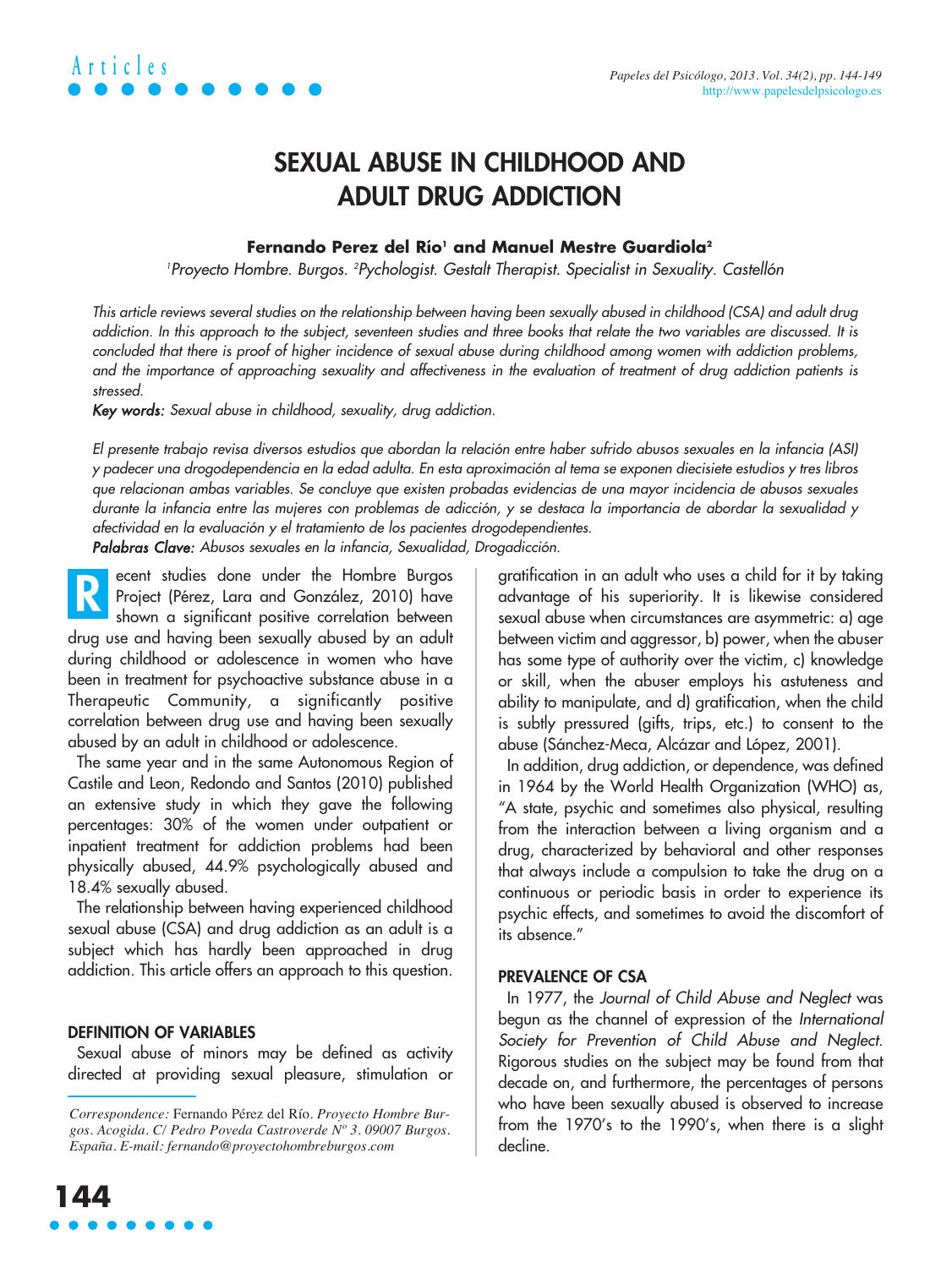In 1983, a study demonstrated that 30% of women reported having had a sexual aggression experience before they were 18 (Russell, 1983). Of epidemiological studies done in Spain, the study by López (1997), with a sample of 2000 people interviewed found a prevalence of sexual abuse in the general population of 19% (15% males and 23% females). The trend rose toward the nineties where it gradually began to fall, as confirmed in numerous publications (Jones and Fenkelhor, 2001, Almeida, Cohen, Subramanian and Molnar, 2008, McCarroll, Zizhong, Newby and Ursano, 2008, Miller and Rubin, 2009). This may have been due to a multitude of factors, such as the increase in social services, and although it cannot be clearly shown, several authors consider prevention another very important variable. Other factors could be the changes in social norms and practices, change in society's attitude, and finally, that the occurrence of sexual abuse has become a fact that is reported and has consequences (Jones and Finkelhor, 2003, Finkelhor and Jones, 2004, Finkelhor and Jones, 2006). This decline not only occurred in the US, but also in other western countries such as Australia and Israel (Dunne, Purdie, Cook, Boyle and Najman, 2003).

A recent international meta-analysis done in 2009 shows that the victimization rate (percentage of people who report having been victims) varies from 7.4% in males to 19% in women (Pereda, Guilera, Forns and Gómez-Benito, 2009).

#### **CONSEQUENCES OF CSA**

The review by Trickett and McBride-Chang (1995) on the consequences of sexual abuse showed the existence of a multitude of results, such as disruptive behavior, delinquency and stronger dissociative symptomology. It should also be mentioned that such consequences may be mid-to-long-term (López, 1994; Jumper, 1995; Paolucci, Genuis and Violato, 2001; Pereda, 2010).

The bibliography has related it to depression episodes (Wiss, Longhurst and Mazure, 1999). Other authors have found relationships between CSA and adult Posttraumatic Stress Syndrome (PSS) (Ozer, Best, Lipsey and Weiss, 2003; Marty and Carvajal, 2005), and borderline personality disorder (Jerez, 1997), and it has also been related to eating disorders, and more specifically, with bulimia (Behar, 2000). More recent studies have confirmed the presence of sexual affective problems, for example, living unsatisfactory and dysfunctional

sexuality, sexual risk behaviors (e.g.., having sex without protection, a larger number of mates and higher presence of sexually transmitted diseases and risk of HIV (Pereda, 2010).

Connections have also been found between childhood sexual abuse and multiple personality disorder, or dissociative identity disorder, the term used by the DSM-IV. This disorder has even been understood as a defense mechanism for overcoming the pain or fear caused by repeated sexual abuse during childhood (Huertas, 2011). In the eighties, many scientific references established a relationship between childhood sexual abuse and multiple personality, but it is well known that correlation does not imply causality. That is, we cannot establish a causal relationship, and on the other hand, not take into account many other variables. It is not required for one thing to occur because the other has occurred (Wittgenstein, 1999).

Finally, Ibaceta (2007) showed that it is impossible to determine whether sexual aggression is a unique and specific etiological factor in the development of those pathologies in adults. Neither may it be established that the effects of sexual aggression lead to a single, homogeneous syndrome.

Bearing in mind these logical precautions, it may be said today that studies can be found showing a correlation between CSA and some type of substance dependence as an adult.

#### **RELATIONSHIP BETWEEN CSA AND DRUG ADDICTION**

In this approach to the subject we found 17 studies in scientific journals published in the last 30 years that relate CSA to drug addiction as an adult. Most of the studies were taken from the journal Child Abuse & Neglect. Furthermore, three books were found in which the relationship between CSA and psychoactive substance dependence is discussed.

To begin with, it should be stressed that given the importance of the problem, they are not just isolated or marginal studies with no scientific status. We find some articles that clearly relate both variables (López, Carpintero, Hernández, Martín and Fuertes, 1995; Jarvis and Copeland 1997; Molnar, Buka and Kessler, 2001; Dunlap, Golub and Johnson, 2003; Owens and Chard, 2003; Swanston, Plunkett, O'Toole, Shrimpton, Parkinson and Oates, 2003; Sartor, Lynskey, Bucholz, McCutcheon, Nelson, Waldron, et al., 2007; Bentley and Widom, 2009).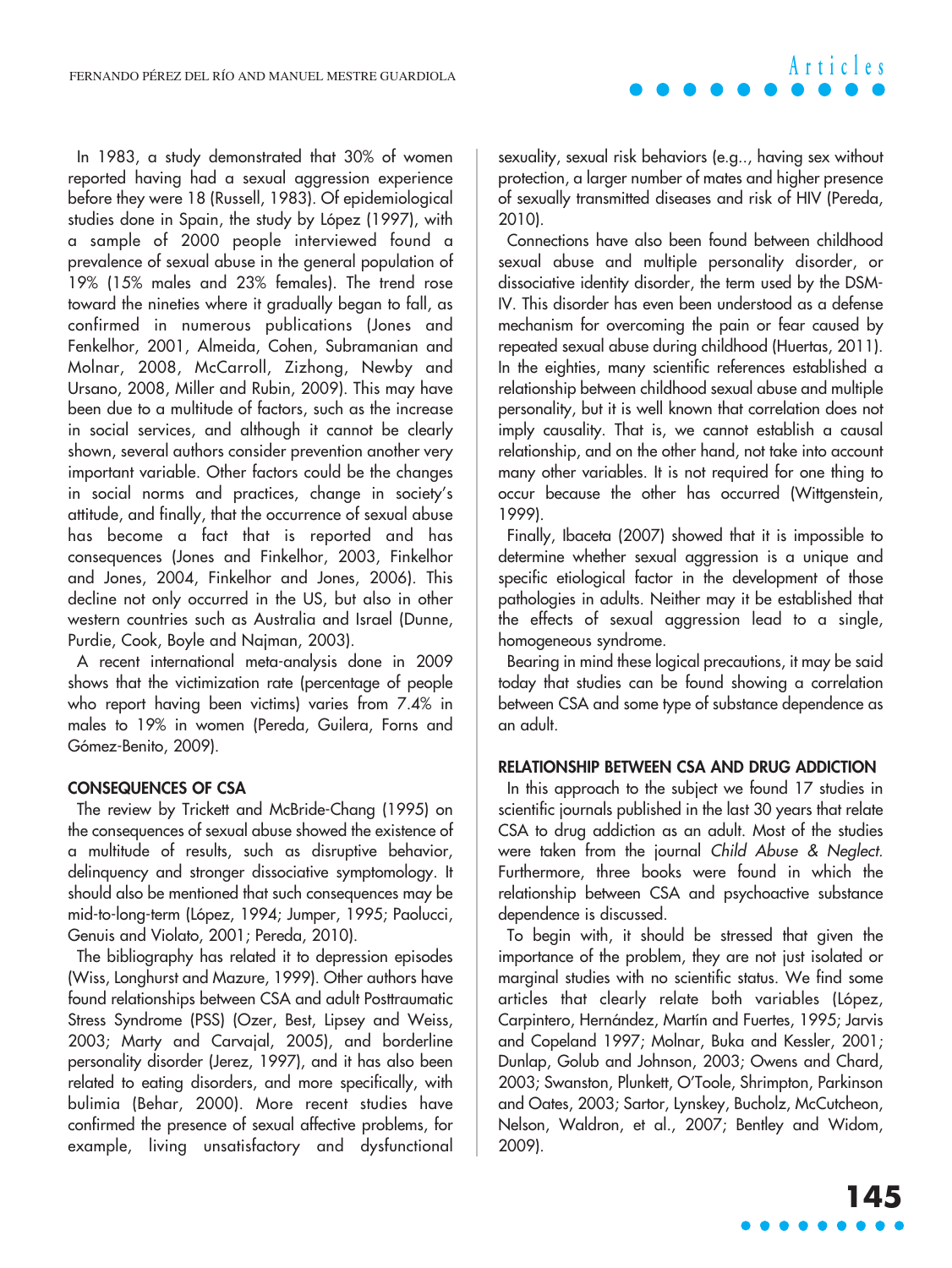## **Articles**

In chronological order, in 1979, Finkelhor found that "19% of women and 9% of men revealed sexual aggression experiences which seem to have had prolonged harmful effects on their self-image and ability to maintain sexual relations." In 1988, Briere and Runtz showed that people who had been sexually abused in childhood later had more problems with drugs compared to the population that had not been sexually abused (20.9% vs. 2.3%), and the relationship between alcohol and sexual abuse was somewhat similar (26.9% vs. 10.5).

We come across studies that maintain that the incidence of alcoholic women who have undergone incest is higher than in the general population (Hurley, 1991).

And according to Moreno, Prior and Monge (1998), studies with broad samples show that substance abuse and dependence rates, percentages of attempted suicide, and drug use rates are higher among women who were sexually abused in childhood. And as is usual, the more severe and frequent the abuse is, the more severe psychopathology is found.

López and del Campo (1999), like most of the authors, suggest that the effects of sexual abuse may be very different, depending on the type of aggression, age of the aggressor and of the victim, their relationship, duration of the aggression, frequency of aggression, personality of the child abused, reaction in the setting, etc. And, although these authors recognize that the long-term effects of sexual abuse are hard to study due to interference of other factors, they point out drug addiction as one of the best demonstrated consequences.

More recently, due to the optimization achieved in indicators measuring variables properly, several studies show that these percentages continue rising and reach considerably high figures. Thus we find that the review by the European Group IREFREA (2001) concludes that from 50% to 80% of women with addiction problems have been sexually abused in their childhood. Another metastudy states that the percentage of women diagnosed with substance dependence and who have been sexually abused varies on a curve from 23% to 74% (Meneses, 2002). Three years later, Rathus, Nevid and Fichner-Rathus (2005) in the sixth edition of their Manual of Human Sexuality, citing a study on adverse experiences in childhood by Edwards, Holden, Felitti and Anda (2003), wrote that children who are the subject of sexual abuse may suffer from a variety of short or long-term psychological problems, including drug abuse. The same year, Llopis (2005) stated that the incidence of sexual abuse and molestation among European addicts studied was 69%.

Finally, in Pérez and Martín (2007), although in this case, the book concentrated on nontoxic addictions (shopping, sex, gambling, etc.), they showed a clear relationship between addiction and sexual abuse, and emphasized the importance of approaching sexuality from the beginning of the treatment. More recently in Spain, as already mentioned at the beginning, we found studies such as the one by Pérez, Lara and González (2010), and Redondo and Santos (2010).

#### **DISCUSSION AND CONCLUSIONS**

The studies presented show the existence of a higher incidence of childhood sexual abuse among women with addiction problems than among women who do not have a problem. The conclusions these researchers arrive at and books reviewed confirm our hypothesis, which came out of the daily therapeutic practice and accumulation of evidence.

We know that psychoactive substances can fulfil a function: one of not feeling, not feeling despicable, not thinking, avoiding the problem, avoiding feared situations (Pérez, Martín, 2007), and definitely creating a "fictitious" situation through the relation with an object.

Given the correlation found between the two variables, we recommend that:

- 1. Therapists and educators in drug addiction attention programs should receive proper formation in sexuality in general, and in particular, on approaching sexual abuse and aggression.
- 2. The first evaluation of any new case must include sexuality and take it into account. We also know that although a person may have been sexually abused and this may be related to his history of substance abuse, the person may not initially reveal what occurred. Thus the program must habilitate spaces free of prejudice and favoring expression, where they can freely express traumas or emotional wounds.
- 3. Programs must have resources and professionals close who have been trained in sexology and can refer a case when they deem it necessary.
- 4. The studies presented found higher incidence of CSA among women than men. This fact must be kept in mind by programs. (Yes, it is true that psychological treatment in drug addiction has greatly improved since the eighties, but it was at the end of the nineties when gender-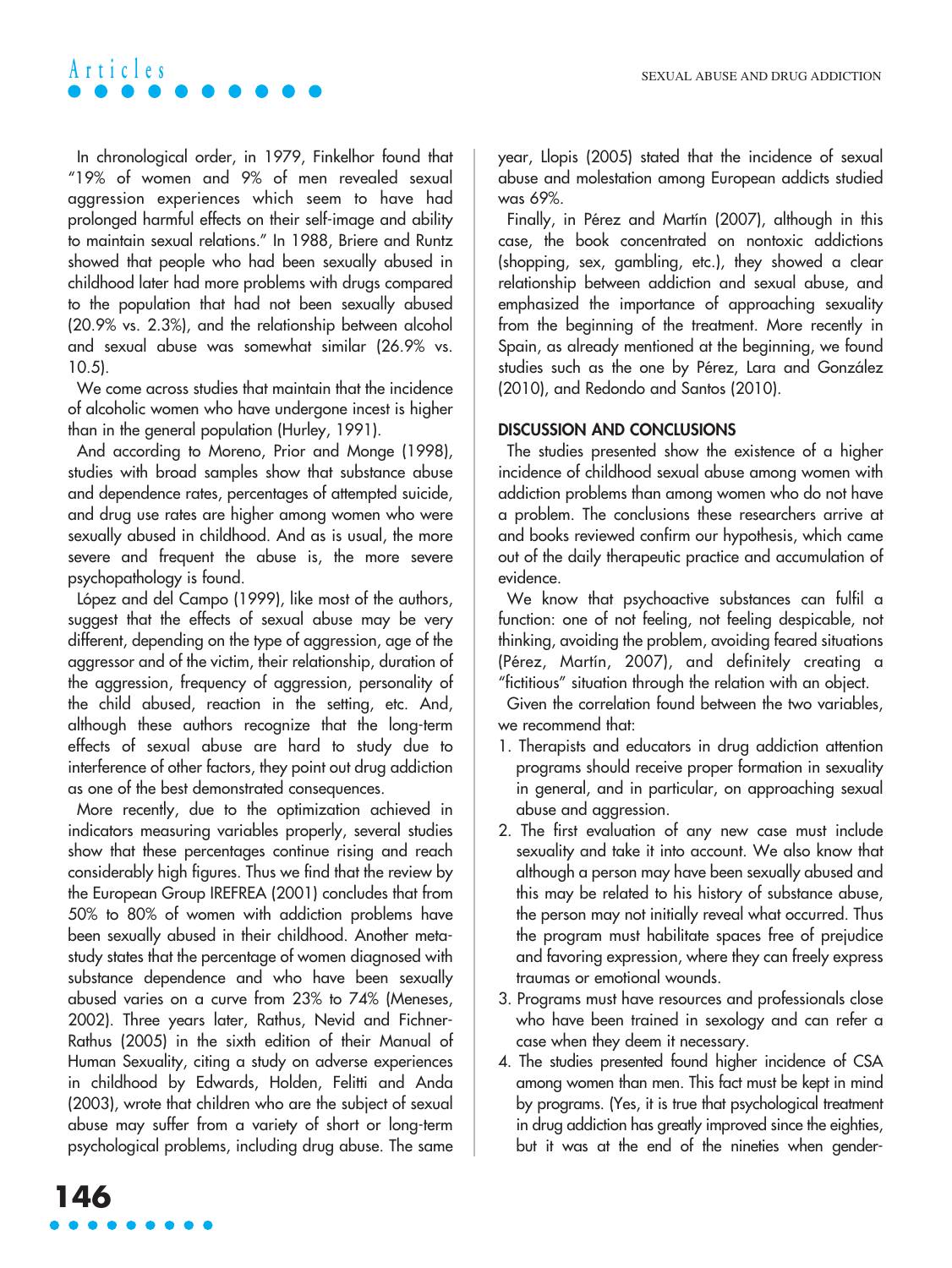differentiated therapeutic-educational intervention developed).

5. As in other studies, (López, Carpintero, Hernández, Martín and Fuertes, 1995; Putnam, 2003), we share the idea that education and prevention is fundamental for persons who have been abused.

Concerning therapy for CSA, and keeping in mind the fact that the aggressor is usually known to the victim, one of the tasks of the therapist who receives a person who has been sexually abused in childhood is to help construct a reliable pattern of relations, with him/her and with the world that surrounds him. This is an essential element of treatment.

The therapeutic alliance is a basic component in this case. Let us not forget that the quality of this alliance represents the majority of the variance in treatment results, and is up to seven times more influential in the change than the treatment model being applied (Wampold, 2001; Duncan, Miller and Sparks, 2004).

In conclusion, we would like to note that, in addition to taking into account what happened and individual characteristics, the social and family context surrounding the person must not be forgotten. The treatment must take on both the social reality and the closest setting in which the person lives (customs, beliefs, values, etc.), or else we run the risk of losing objectivity.

Along general lines, there are no therapeutic packages that can be successfully applied the same way, and treatment must be adapted to the person's own reality.

#### **REFERENCES**

- Almeida, J., Cohen, A. P., Subramanian, S. V. and Molnar, B. E. (2008). Are increased worker caseloads in state child protective service agencies a potential explanation for the decline in child sexual abuse? A multilevel analysis. Child Abuse and Neglect, 32(3), 367-375.
- Behar, R. (2000). Trastornos de la alimentación [Eating disorders]. In E. Correa, and E. Jadresic, (Comp.), Psicopatología de la mujer [Woman's Psychopathology]. Santiago: Ediciones de la Sociedad de Neurología, Psiquiatría y Neurocirugía de Chile.
- Bentley, T. and Widom, C. S. (2009). A 30-year followup of the effects of child abuse and neglect on obesity in adulthood. Obesity, 17, 1900-1905.
- Briere, J. and Runtz, M. (1988). Post sexual abuse trauma. In G. Wyatt and J. Powell (Eds.), Lasting effects of child sexual abuse (pp. 89-99). Newberry Park (CA): Sage.
- Duncan, B., Miller, S. and Sparks, J. (2004). The Heroic Client. San Francisco: Jossey-Bass.
- Dunne, P., Purdie, M., Cook, D., Boyle , M. and Najman, M. (2003) Is child sexual abuse declining? Evidence from a population-based survey of men and women in Australia. Child Abuse and Neglect, 27, 141-152.
- Dunlap, E., Golub, A. and Johnson, B. D. (2003). Girls' sexual development in the inner city: from compelled childhood sexual contact to sex-for-things exchanges. Journal of Child Sexual Abuse, 12(2), 73-96.
- Edwards, V. J., Holden, G. W., Felitti, V. J. and Anda, R. F. (2003). Relationship between multiple forms of childhood maltreatment and adult mental health in community respondents: Results from the Adverse Childhood Experiences study. American Journal of Psychiatry, <sup>160</sup>(8), 1453-1460.
- Finkelhor, D. (1979). Sexually victimized children. Nueva York: Free Press.
- Finkelhor, D., Jones, L. (2004). Explanations for the decline in child sexual abuse cases. Bulletin. Washington, DC: United States. U.S. Department of Justice, Office of Justice Programs, Office of Juvenile Justice and Delinquency Prevention. Retrieved from http://www.ncjrs.gov/pdffiles1/ojjdp/199298.pdf
- Finkelhor, D. and Jones, L. (2006). Why have child maltreatment and child victimization declined? Journal of Social Issues, 62(4), 685-716.
- Huertas, R. (2011). En torno a la construcción social de la locura. Ian Hacking y la historia cultural de la psiquiatría [About the social construction of madness. Ian Hacking and the cultural history of psychiatry]. Revista Española de Neuropsiquiatría, 31(111), 437-456.
- Hurley, H. (1991). Women, alcohol and incest: An analytical review. Journal of Studies on Alcohol, 52(3), 253-268.
- Ibaceta, F. (2007). Agresión sexual en la infancia y Viaje al Futuro: Clínica y psicoterapia en la edad adulta[Sexual aggression in childhood and Journey to the Future: Clinical and psychotherapy in adulthood]. Terapia Psicológica, 25(2), 189-198.
- IREFREA. European Research Group on Gender Identity and Drug Addiction. (2001). Treatment Barriers for women with drug-related problems in Europe. Report to the European Commission.
- Jarvis, J. and Copeland, I. (1997). Child sexual abuse as a predictor of psychiatric co-morbidity and its implications for drug and alcohol treatment. Drug and Alcohol Dependence, 49(1), 61–69.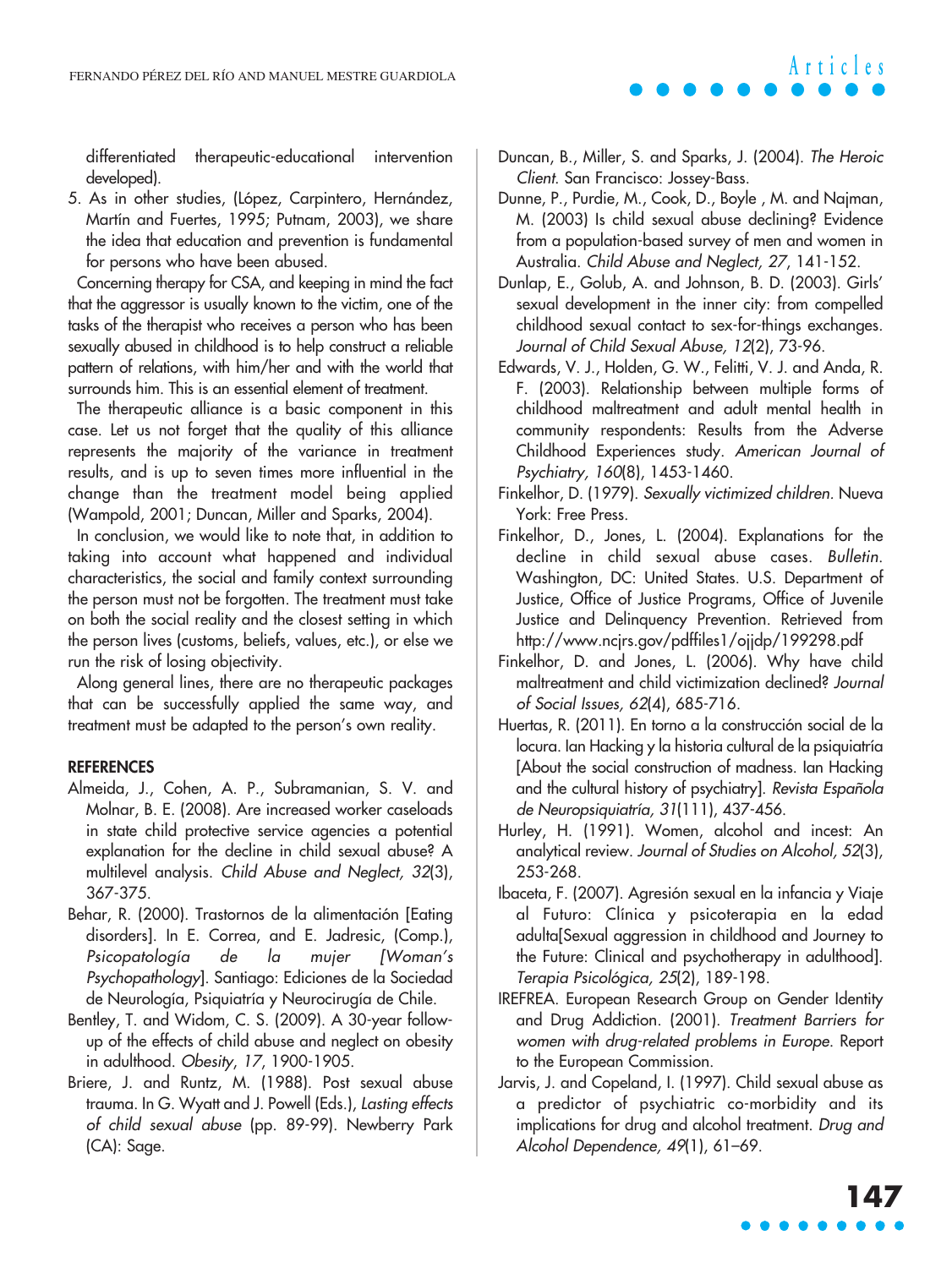# **Articles**

- Jerez, S. (1997). Factores de riesgo psicológico en el trastorno límite de la personalidad [Psychological risk factors in borderline personality treatment]. Revista Chilena de Neuropsiquiatría, 35, 571-577.
- Jones, L. M. and Finkelhor, D. (2001). The decline in child sexual abuse cases. Bulletin. Washington, DC: U.S. Department of Justice, Office of Justice Programs, Office of Juvenile Justice and Delinquency Prevention. Retrieved from http://www.ncjrs.gov/html/ojjdp/

jjbul2001\_1\_1/contents.html.

- Jones, L. M. and Finkelhor, D. (2003). Putting together evidence on declining trends in sexual abuse: A complex puzzle. Child Abuse and Neglect, 27(2), 133-135.
- Jumper, A. (1995). A meta-analysis of the relationship of child sexual abuse to adult psychological adjustment. Child Abuse and Neglect, 19(6), 715–728.
- Llopis, J., Castillo, A., Rebollida, M. and Stocco, P. (2005). Uso de drogas y violencia de género en mujeres adictas en Europa. Claves para su comprensión e intervención [Women drug abuse in Europe: Gender identity. Keys to its comprehension and intervention]. Revista del Instituto de Investigación en Drogodependencias, 5(2), 137-145.
- López, F. (1997). Abuso sexual. Un problema desconocido [Sex abuse. An unknown problem]. In J. Casado, J. Díaz and C. Martínez (Comp.), Niños maltratados [Abused children]. Madrid: Díaz de Santos.
- López, F. (1994). Los abusos sexuales de menores. Lo que recuerdan los adultos [Sexual abuse of minors. What adults remember]. Madrid: Ministerio de Asuntos Sociales.
- López, F., Carpintero, E., Hernández, A., Martín, M. J. and Fuertes, A. (1995). Prevalencia y consecuencias del abuso sexual al menor en España [Prevalence and consequences of sexual abuse of minors in Spain]. Child Abuse and Neglect, 19(9), 1039-1050.
- López, F.and del Campo, A. (1999). Prevención de abusos sexuales a menores. Guía para padres y educadores [Prevention of sexual abuse of minors. Guidelines for parents and educators]. Salamanca: Amarú ediciones.
- Marty, C. and Carvajal, C. (2005). Maltrato infantil como factor de riesgo de trastorno por estrés postraumático en la adultez [Child abuse as a risk factor in posttraumatic stress disorder in adulthood]. Revista Chilena de Neuropsiquiatría, 43(3), 180-187.
- Meneses, C. (2002) ¿Una atención específica para mujeres? Reflexiones para el debate. [Specific care for women? Reflections for discussion]. Proyecto, 43, 23- 26.
- McCarroll, J., Zizhong, F., Newby, J. and Ursano, R. (2008). Trends in US Army child maltreatment reports: 1990–2004. Child Abuse Review, 17(2), 108-118.
- Miller, A. and Rubin, D. (2009). The contribution of children's advocacy centers to felony prosecutions of child sexual abuse. Child Abuse and Neglect, 33(1), 12-18.
- Moreno, P., Prior, C. and Monge, (1998). Caso clínico. Abusos sexuales en la infancia y toxicomanía. Psiquiatría Pública, 10(6), 418-420.
- Molnar, B. E., Buka, S. L. and Kessler, R. C. (2001). Child sexual abuse and subsequent psychopathology: Results from the National Comorbidity Survey. American Journal of Public Health, 91(5), 753-760.
- Organización Mundial de la Salud (1964). Comité de expertos de la OMS en drogas toxicomanías. 13º informe [World Health Organization Expert Committee on addiction-producing drugs. 13<sup>th</sup> report]. Geneva: WHO, Technical Report Series, Nº 273.
- Owens, G. P. and Chard, K. M. (2003). Comorbidity and psychiatric diagnoses among women reporting child sexual abuse. Child Abuse and Neglect, 27, 1075- 1082.
- Ozer, E., Best, S., Lipsey, T. and Weiss, D. (2003). Predictors of posttraumatic stress disorder and symptoms in adults: A meta-analysis. Psychological Bulletin, 129(1), 52-73.
- Paolucci, E., Genuis, M. and Violato, C. (2001) A metaanalysis of the published research on the effects of child sexual abuse', Journal of Psychology, 135, 17- 36.
- Pereda, N. (2010). Consecuencias psicológicas a largo plazo del abuso sexual infantil [Long-term psychological consequences of child sexual abuse. Papeles del Psicólogo, 31(2), 191-201.
- Pereda, N., Guilera, G., Forns, M. and Gómez-Benito, J. (2009). The prevalence of child sexual abuse in community and students samples: A meta-analysis. Clinical Psycholology Review, 29, 328-338.
- Pérez, F. y Martín, I. (2007). Nuevas adicciones ¿adicciones nuevas? [New addictions. New addictions?] Guadalajara: Intermedio ediciones.
- Pérez, F., Lara, F. and González, M. (2010). Abuso